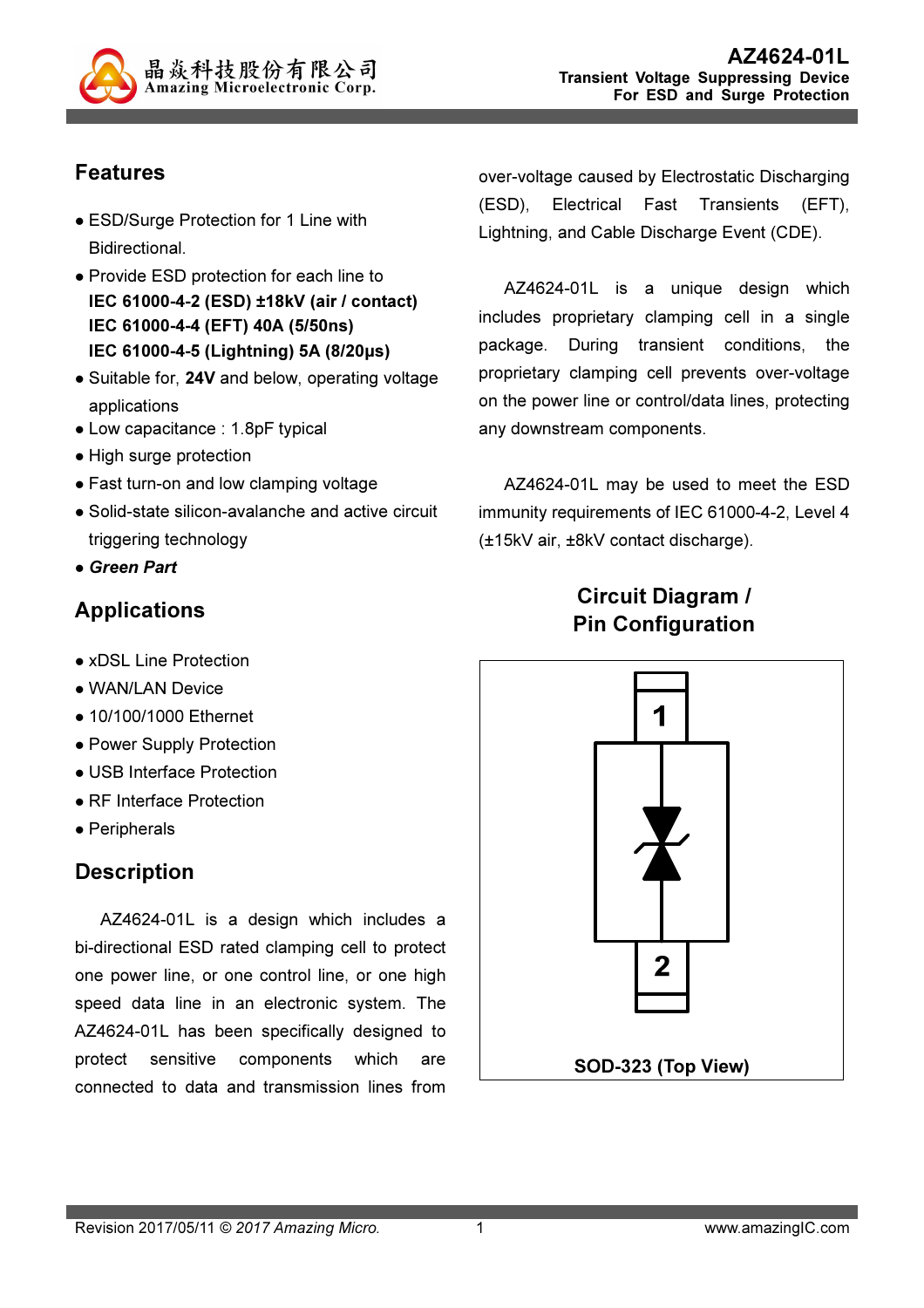

### **SPECIFICATIONS**

| <b>ABSOLUTE MAXIMUM RATINGS</b>   |                            |                 |                      |
|-----------------------------------|----------------------------|-----------------|----------------------|
| <b>PARAMETER</b>                  | <b>SYMBOL</b>              | <b>RATING</b>   | <b>UNITS</b>         |
| Peak Pulse Current (tp=8/20µs)    | <b>I</b> <sub>PP</sub>     | 5               | A                    |
| <b>Operating Supply Voltage</b>   | $V_{DC}$                   | $\pm 26.4$      |                      |
| ESD per IEC 61000-4-2 (Air)       | V <sub>ESD</sub>           | ±18             | kV                   |
| ESD per IEC 61000-4-2 (Contact)   |                            | ±18             |                      |
| <b>Lead Soldering Temperature</b> | ${\sf T}_{\sf SOL}$        | 260 (10 sec.)   | $\mathrm{C}$         |
| <b>Operating Temperature</b>      | $\mathsf{T}_{\mathsf{OP}}$ | $-55$ to $+125$ | $\mathrm{C}^{\circ}$ |
| Storage Temperature               | ${\sf T}_{\text{STO}}$     | $-55$ to $+150$ | $\mathrm{C}$         |

| <b>ELECTRICAL CHARACTERISTICS</b> |                         |                                         |             |            |               |              |
|-----------------------------------|-------------------------|-----------------------------------------|-------------|------------|---------------|--------------|
| <b>PARAMETER</b>                  | <b>SYMBOL</b>           | <b>CONDITIONS</b>                       | <b>MINI</b> | <b>TYP</b> | <b>MAX</b>    | <b>UNITS</b> |
| Reverse Stand-Off                 |                         | T=25 $\degree$ C                        | $-24$       |            | 24            | $\vee$       |
| Voltage                           | <b>V</b> <sub>RWM</sub> |                                         |             |            |               |              |
| Reverse Leakage                   |                         |                                         |             |            | $0.5^{\circ}$ |              |
| Current                           | $I_{\mathsf{Leak}}$     | $V_{RWM} = \pm 24V$ , T=25 °C           |             |            |               | μA           |
| Reverse Breakdown                 |                         | $I_{\text{BV}} = 1 \text{mA}$ , T=25 °C | 26.5        |            | 30            | $\vee$       |
| Voltage                           | $V_{BV}$                |                                         |             |            |               |              |
| <b>Surge Clamping</b>             |                         |                                         |             | 31         |               | $\vee$       |
| Voltage                           | $V_{CL-surge}$          | $I_{PP}$ = 5A, tp=8/20 $\mu$ s, T=25 °C |             |            |               |              |
| <b>ESD Clamping</b>               |                         | IEC 61000-4-2, $+8kV$ ( $I_{TLP}$ =     |             |            |               | $\vee$       |
| Voltage (Note 1)                  | $V_{\text{clamp}}$      | 16A), Contact mode, T=25 °C             |             | 36         |               |              |
| <b>ESD Dynamic</b>                |                         | IEC 61000-4-2, 0~+8kV,                  |             |            |               |              |
| <b>Turn-on Resistance</b>         | $R_{\text{dynamic}}$    | T=25 °C, Contact mode                   |             | 0.45       |               | Ω            |
| Channel Input                     |                         |                                         |             |            |               |              |
| Capacitance                       | $C_{IN}$                | $V_R = 0V$ , f = 1MHz, T=25 °C          |             | 1.8        | 2.5           | pF           |

Note 1: ESD Clamping Voltage was measured by Transmission Line Pulsing (TLP) System.

TLP conditions:  $Z_0$ = 50 $\Omega$ ,  $t_0$ = 100ns,  $t_r$ = 1ns.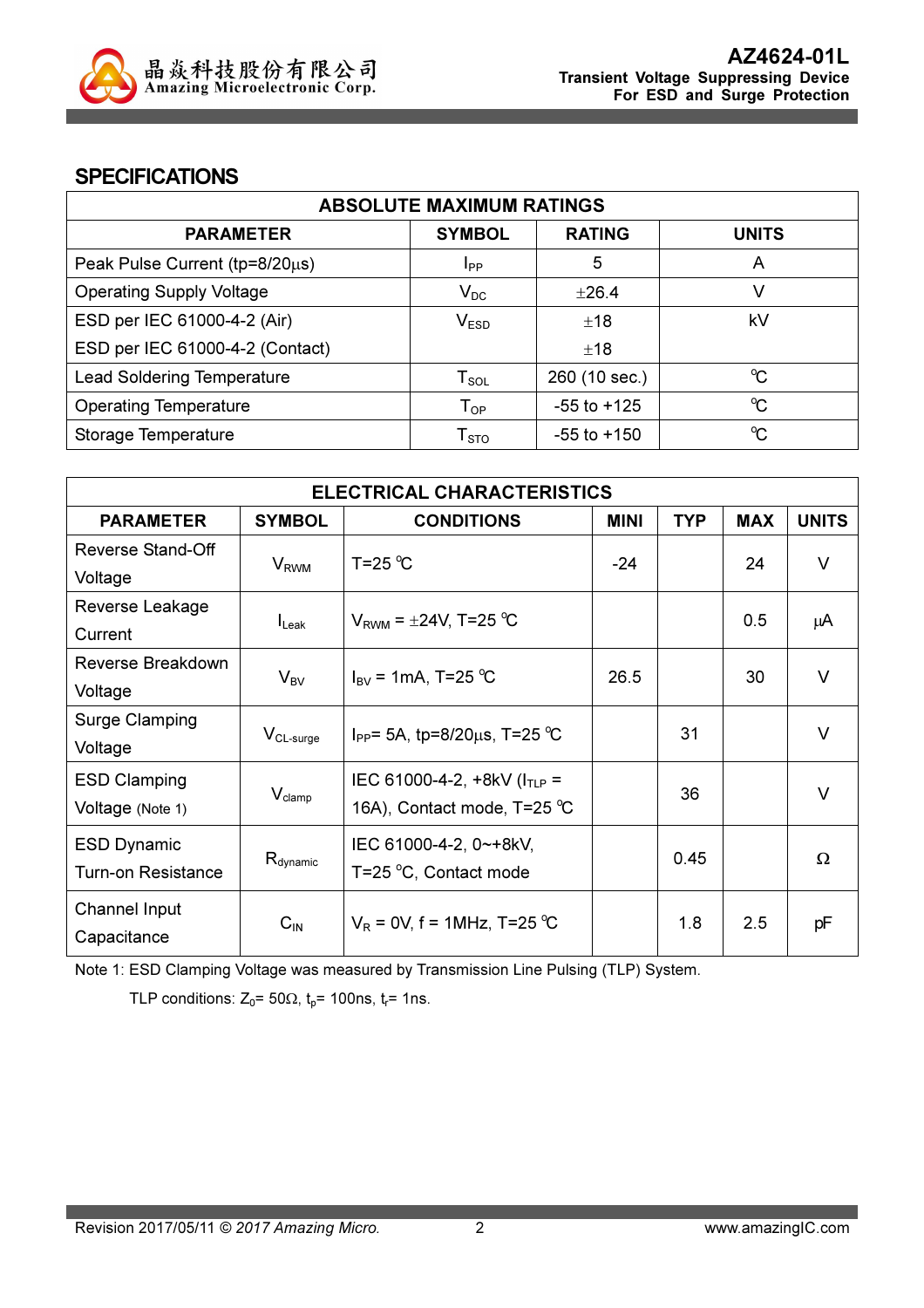

# Typical Characteristics

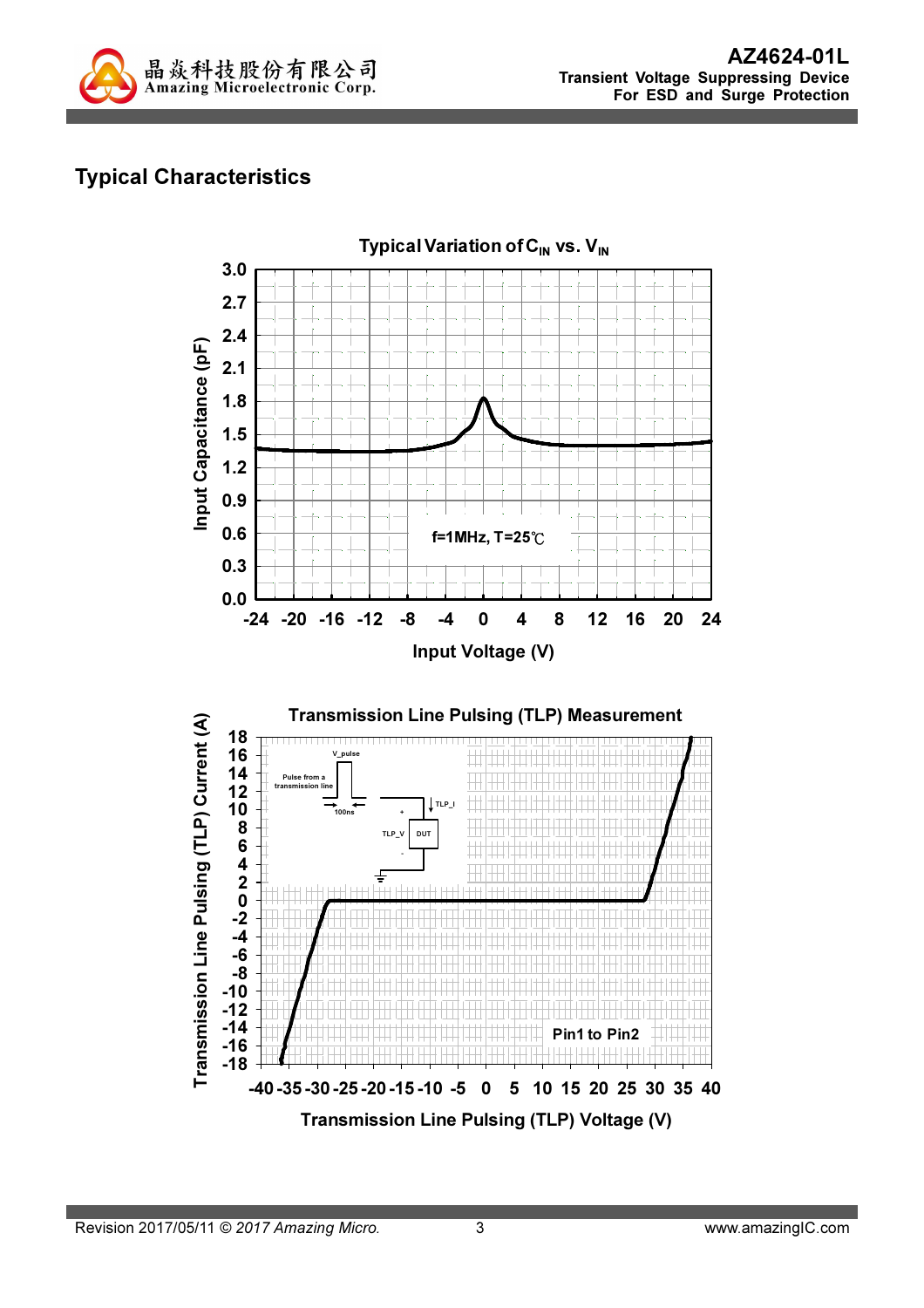

## Applications Information

The AZ4624-01L is designed to protect one line against System ESD/EFT/Lightning pulses by clamping it to an acceptable reference. It provides bidirectional protection.

The usage of the AZ4624-01L is shown in Fig. 1. Protected line, such as data line, control line, or power line, is connected at pin 1. The pin 2 is connected to a ground plane on the board. In order to minimize parasitic inductance in the board traces, all path lengths connected to the pins of AZ4624-01L should be kept as short as possible.

In order to obtain enough suppression of ESD induced transient, good circuit board is critical. Thus, the following guidelines are recommended:

- Minimize the path length between the protected lines and the AZ4624-01L.
- Place the AZ4624-01L near the input terminals or connectors to restrict transient coupling.
- The ESD current return path to ground should be kept as short as possible.
- Use ground planes whenever possible.
- NEVER route critical signals near board edges and near the lines which the ESD transient easily injects to.



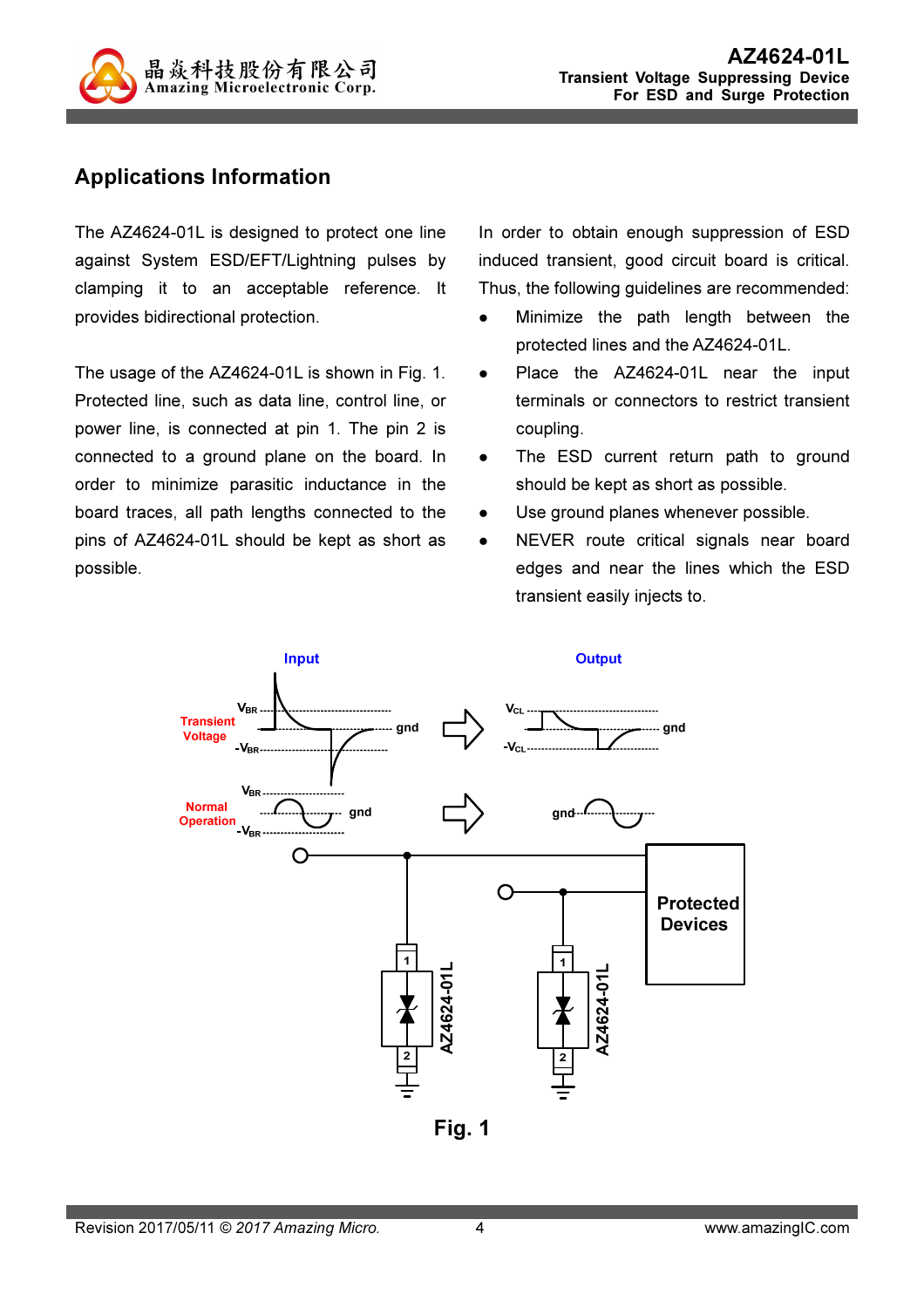

Fig. 2 shows another simplified example of using AZ4624-01L to protect the control line, high speed data line, and power line from ESD transient stress.



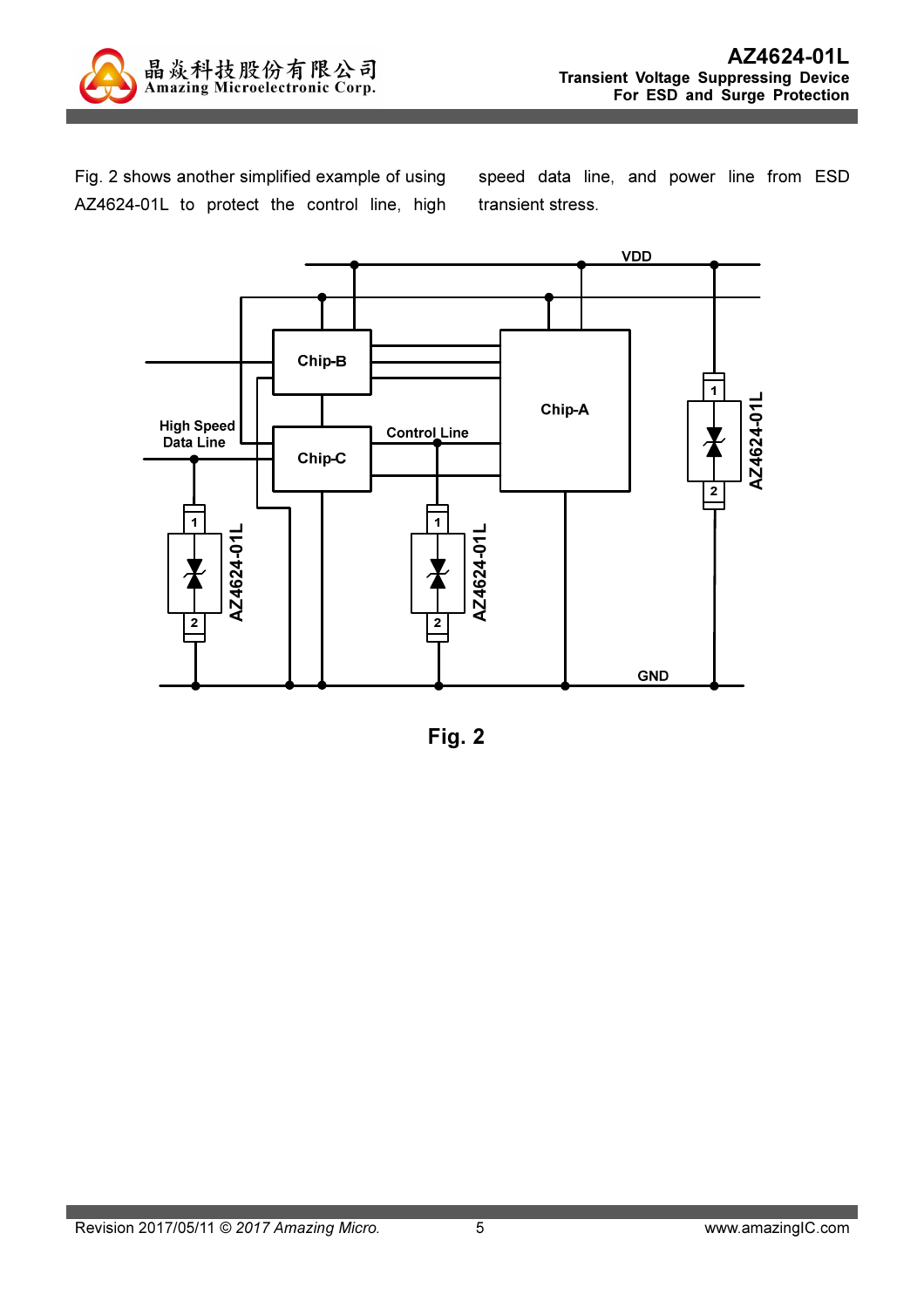

### Mechanical Details SOD-323 PACKAGE DIAGRAMS



### SIDE VIEW



### END VIEW



#### PACKAGE DIMENSIONS

| Symbol | <b>Millimeters</b> |             | Inches      |             |  |
|--------|--------------------|-------------|-------------|-------------|--|
|        | MIN.               | MAX.        | MIN.        | MAX.        |  |
| A      | 0.8                | 1.0         | 0.031       | 0.039       |  |
| A1     | 0                  | 0.1         | 0.000       | 0.004       |  |
| A2     | 0.8                | 0.9         | 0.031       | 0.035       |  |
| b      | 0.25               | 0.35        | 0.010       | 0.014       |  |
| C      | 0.08               | 0.15        | 0.003       | 0.006       |  |
| D      | 1.2                | 1.4         | 0.047       | 0.055       |  |
| Е      | 1.6                | 1.8         | 0.063       | 0.071       |  |
| E1     | 2.5                | 2.7         | 0.098       | 0.106       |  |
| L      | 0.475REF           |             | 0.019 REF   |             |  |
| L1     | 0.25               | 0.4         | 0.010       | 0.016       |  |
| θ      | $0^{\circ}$        | $8^{\circ}$ | $0^{\circ}$ | $8^{\circ}$ |  |

## LAND LAYOUT



#### Notes:

This LAND LAYOUT is for reference purposes only. Please consult your manufacturing partners to ensure your company's PCB design guidelines are met.